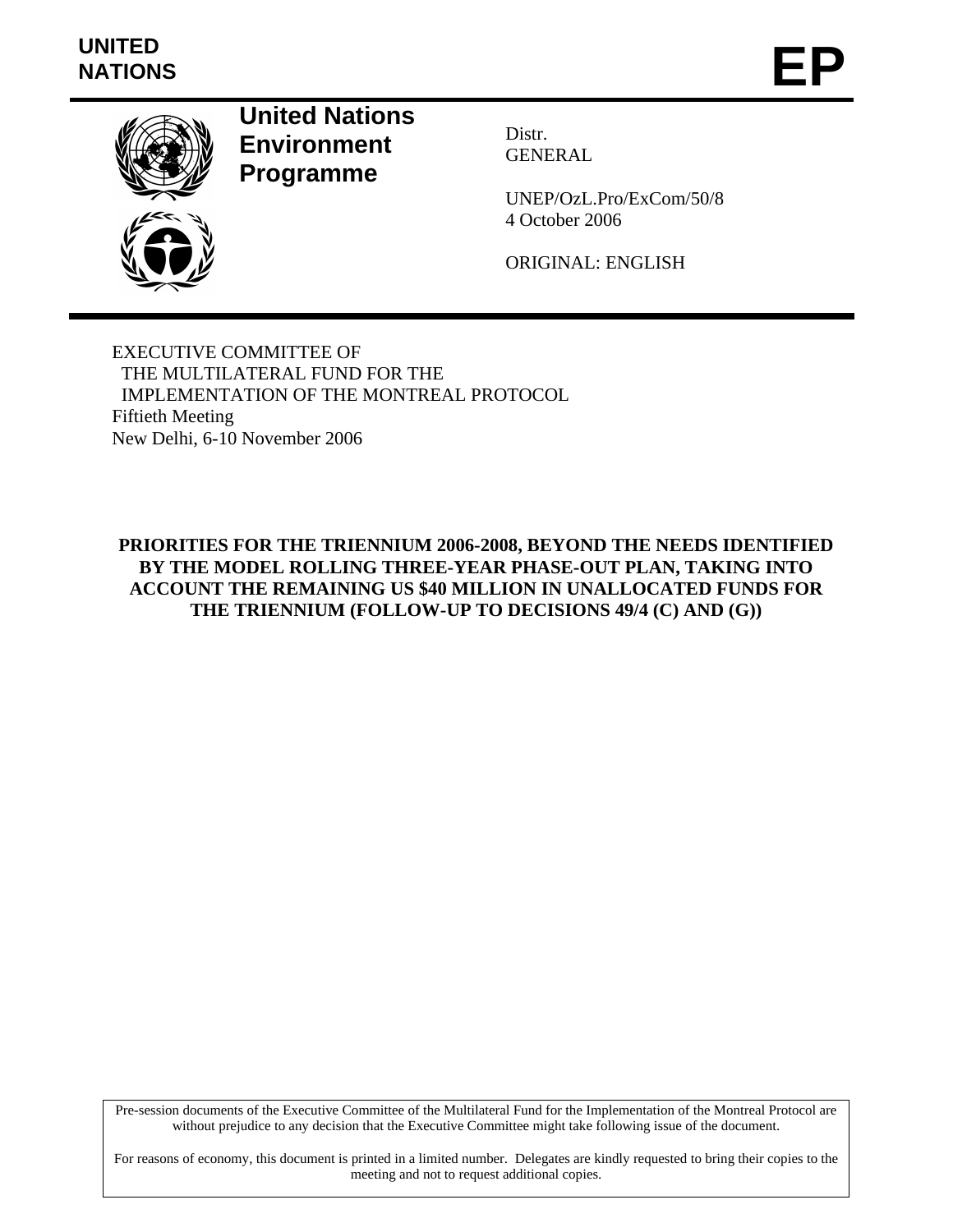# **Introduction**

1. At its  $49<sup>th</sup>$  Meeting and following the consideration of the status of implementation of the 2006 business plans, the Executive Committee decided:

"(c) To include an item in the agenda for its  $50<sup>th</sup>$  Meeting on priorities for the triennium, beyond the needs identified by the compliance oriented model, taking into account the remaining US \$40 million in unallocated funds for the triennium"; and

"(g) To request the Secretariat to prepare a brief document, for consideration by the Executive Committee at its  $50<sup>th</sup>$  Meeting, outlining all remaining phase-out obligations of Article 5 Parties by year and by triennium and any decisions by the Executive Committee and the Meeting of the Parties that could be pertinent to the discussion referred to under sub-paragraph c above" (decision 49/4).

## **Remaining ODS phase-out obligations**

2. The remaining ODS phase-out obligations can be defined as those reductions that are expected to occur after the year 2006 and which have not been accounted for in existing funded activities. The remaining ODS phase-out obligations of Article 5 Parties are presented in Table 1 below by year and by triennium.

## Table 1

# **REMAINING ODS PHASE-OUT OBLIGATIONS FOR ARTICLE 5 PARTIES BY YEAR AND TRIENNIUM**

| <b>ODS/Year</b>      | 2007            | 2010            | 2015            | 2016            | 2040            |
|----------------------|-----------------|-----------------|-----------------|-----------------|-----------------|
| (Triennium)          | $(2006 - 2008)$ | $(2009 - 2011)$ | $(2015 - 2017)$ | $(2015 - 2017)$ | $(2038 - 2040)$ |
| A1 CFC               | 85% Reduction   | 100% Reduction  |                 |                 |                 |
| A <sub>2</sub> Halon |                 | 100% Reduction  |                 |                 |                 |
| <b>B1 Other CFC</b>  | 85% Reduction   | 100% Reduction  |                 |                 |                 |
| B <sub>2</sub> CTC   |                 | 100% Reduction  |                 |                 |                 |
| <b>B3 TCA</b>        |                 | 70% Reduction   | 100% Reduction  |                 |                 |
| C1 HCFC              |                 |                 |                 | Freeze          | 100%            |
|                      |                 |                 |                 |                 | Reduction       |
| E1 MBR               |                 |                 | 100% Reduction  |                 |                 |

3. Table 1 indicates that the only phase-out obligations for controlled substances remaining after the year 2010 are methyl chloroform (TCA), hydroflourocarbons (HCFCs), and methyl bromide (MBR).

#### **Relevant Decisions of the Parties and the Executive Committee**

4. This section presents decisions of the Parties and the Executive Committee that may be relevant to the Executive Committee's consideration of how to utilize the US \$40 million that has not yet been allocated from the budget for the 2006-2008 triennium.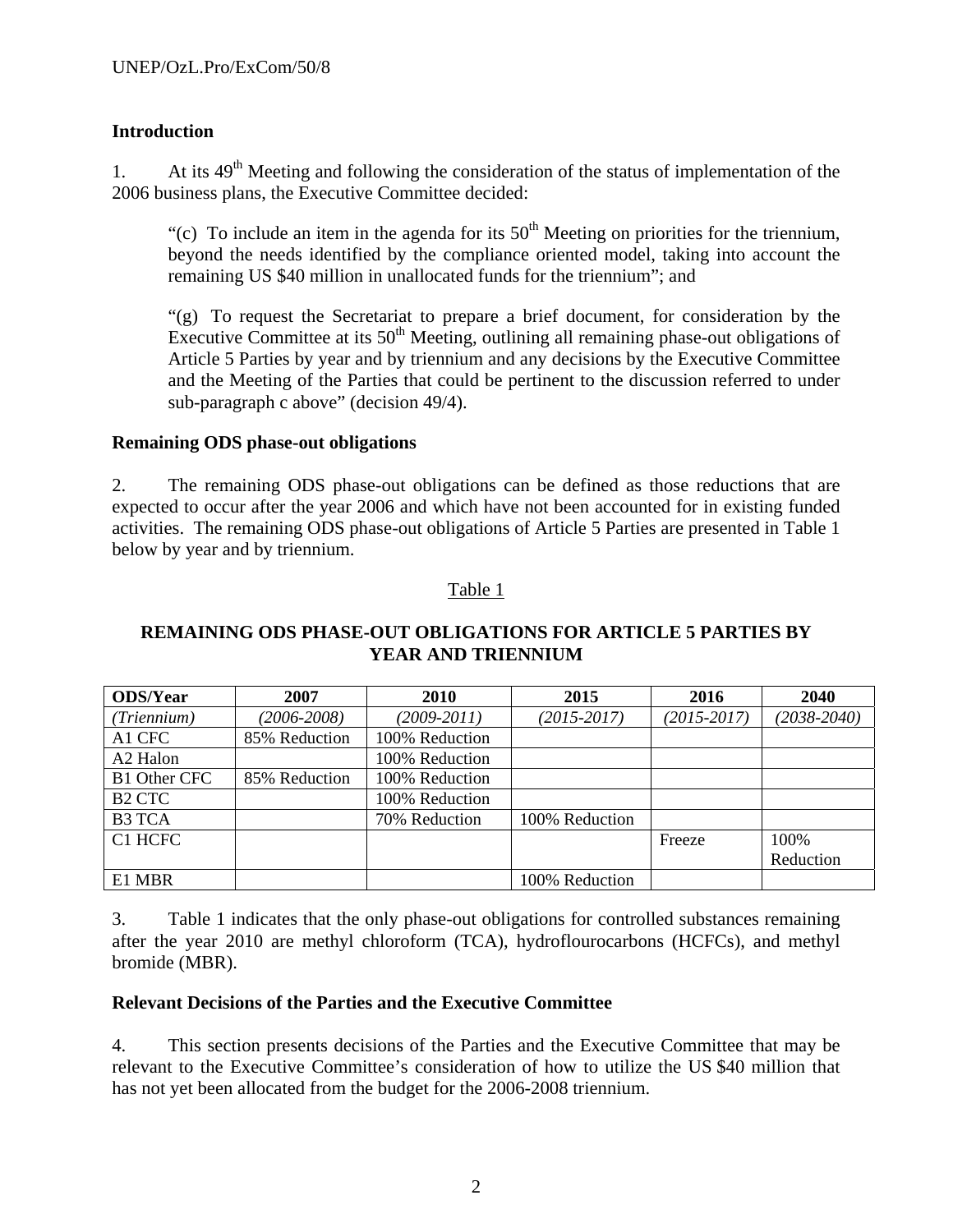5. The possible use of funds from the un-allocated budget for some issues raised by implementing agencies concerning the sustainability of CFC and halon consumption and production phase-out beyond 2009, regulation of excess co-production of CTC, and regulation of non-controlled uses of methyl bromide for quarantine and pre-shipment are not addressed because there are no relevant decisions of the Parties or the Executive Committee.

## Committing the whole of the budget for 2006-2008

6. In adopting the budget and the 2006-2008 replenishment amounting to US \$470 million, the Seventeenth Meeting of the Parties decided "that the Executive Committee should take action to ensure, as far as possible, that the whole of the budget for 2006-2008 is committed by the end of 2008, and that Parties not operating under paragraph 1 of Article 5 should make timely payments in accordance with paragraph 7 of decision XI/6" (decision XVII/40, paragraph 3).

## Accelerated phase-out of methyl bromide

7. The Executive Committee maintained methyl bromide projects for countries that had received support for the 2005 controls in the light of commitments to accelerate methyl bromide phase-out significantly before the year 2015 (decisions 48/8(a)(i) and 48/9(a)(i)). As shown in Table 1, total methyl bromide phase-out is scheduled for Article 5 countries in 2015.

#### HCFC activities deferred until 2008

8. The Executive Committee considered HCFC activities in the context of both investment projects and HCFC surveys. HCFC phase-out is scheduled for non-Article 5 and Countries with Economies in Transition (CEITs) by 2020 but not until 2040 for Article 5 countries with the freeze beginning in 2016 as shown in Table 1. On this basis, the Executive Committee decided to remove all HCFC investment projects from UNDP's business plan (decision 48/6(b)(iv)). It also decided to withdraw all HCFC activities from UNEP's and UNIDO's business plans with the understanding that those activities would be considered at the first meeting of the Executive Committee in 2008 provided that:

- "The compliance priorities of Article 5 countries for the triennium had been addressed and there were enough funds remaining from the prioritized activities;
- The proposed HCFC surveys were in accordance with Executive Committee guidance based on lessons learned from approved UNDP surveys and Germany's study in China; and
- When considering the allocation of the funds remaining for HCFCs activities, the Executive Committee would take into account the level of funding approved by decision XVII/40 of the Seventeenth Meeting of the Parties" (decisions 48/7(c) and  $48/8(a)(v)$ ).

#### Activities for combating illegal trade

9. The Seventeenth Meeting of the Parties decided: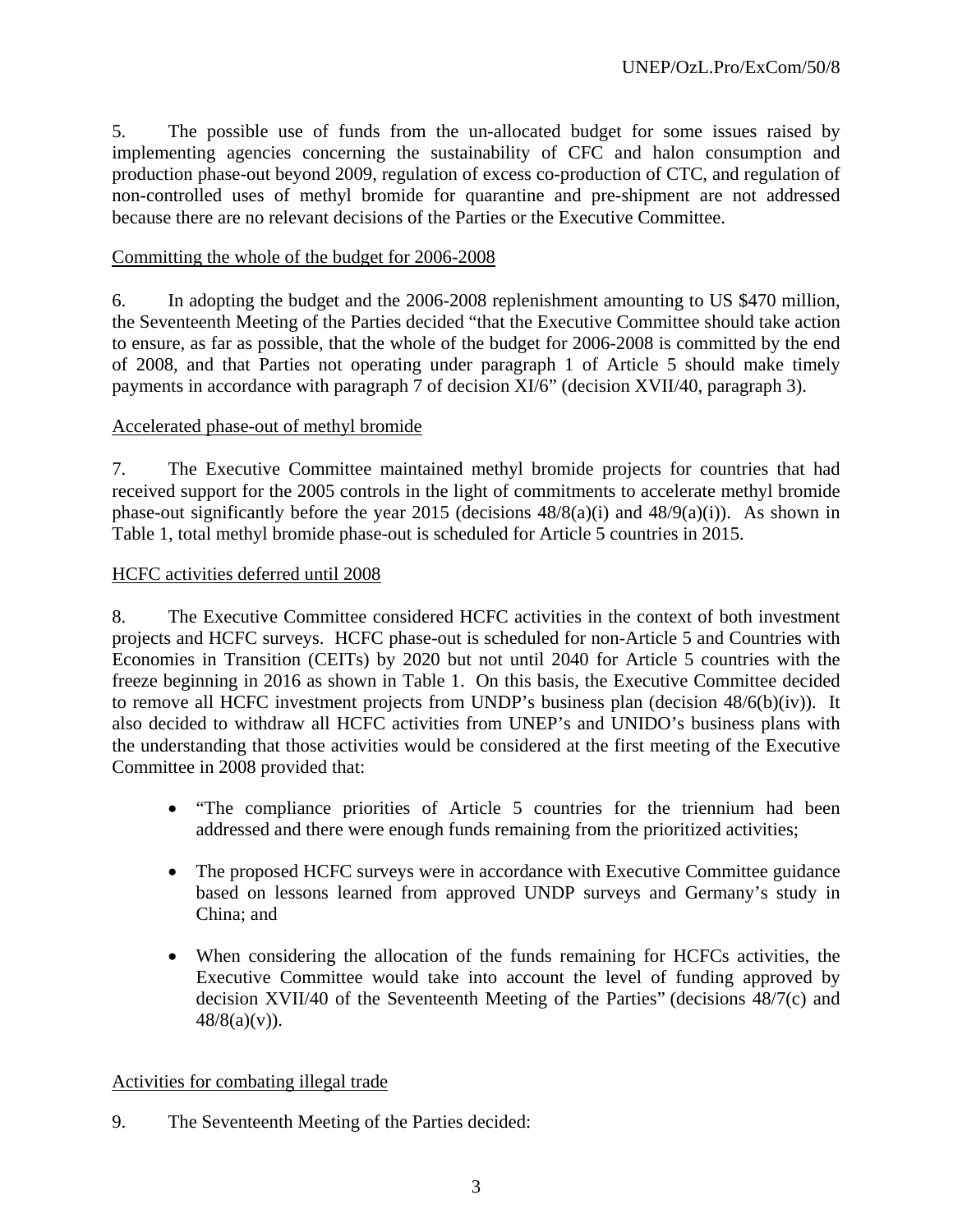- "to encourage further work on the Green Customs initiative of the United Nations Environment Programme in combating illegal trade in controlled ozone-depleting substances as well as further networking and twinning activities in the framework of regional networks aimed at the exchange of information and experience on both licit and illicit trade in controlled ozone-depleting substances between the Parties, including enforcement agencies"; and
- to request the Executive Committee to consider "the recommendations contained in the Report on the Evaluation of Customs Officers Training and Licensing System Projects … in particular where they relate to customs training and other elements of capacity building that are needed in combating illegal trade in controlled ozone-depleting substances" (decision XVII/16, paragraphs 7 and 8).

10. At its  $48<sup>th</sup>$  Meeting the Executive Committee maintained an activity for combating illegal trade in the business plans for one region (decision 48/5(i)).

# Non-investment methyl bromide activities

11. The Sixteenth Meeting of the Parties decided "to reinforce the fact that Parties operating under paragraph 1 of Article 5 of the Montreal Protocol that use little or no methyl bromide need technical and financial assistance from the Multilateral Fund to enable them to identify environmentally safe strategies and plans effectively to implement the methyl bromide provisions of the Montreal Protocol" (decision XVI/8). Although the Executive Committee removed the global methyl bromide information exchange project from UNDP's business plan (decision 48/6(b)(ii)), the round table workshop on methyl bromide and a farmer field school in Africa (decision 48/7(b)(i) and (ii)), it did so on the understanding that these activities might be resubmitted in the future following in-depth coordination between UNDP, UNEP and UNIDO.

# Additional funding initiatives outside of business plans and budgets

12. At its  $45<sup>th</sup>$  Meeting, the Executive Committee decided to allocate funds for verification reports for 10 per cent of the terminal ODS phase-out management plans (TPMPs) (decision  $45/54(d)$ ). This allocation was not foreseen in the business plans of the implementing agencies or as part of the resource allocation considered for the triennium.

13. Other funds might be allocated by the Executive Committee for studies, for example such as a study on Recovery, Recycling, Reclamation, Transportation and ODS destruction that are not foreseen in the business plans for the triennium, resource allocation, or the budgets approved by the Executive Committee.

14. Any changes agreed to budgets for the core units of UNDP, UNIDO, and the World Bank; the Compliance Assistance Programme (CAP); the Secretariat/Executive Committee; and/or the Treasurer would also have an impact on the budget for the triennium. The triennium allocation for budgets assumes an average 3 per cent annual growth excepting the budget of the Fund Secretariat that assumes no annual growth for non-salary items and the budget of the Treasurer that is fixed up to 2010 with no annual growth.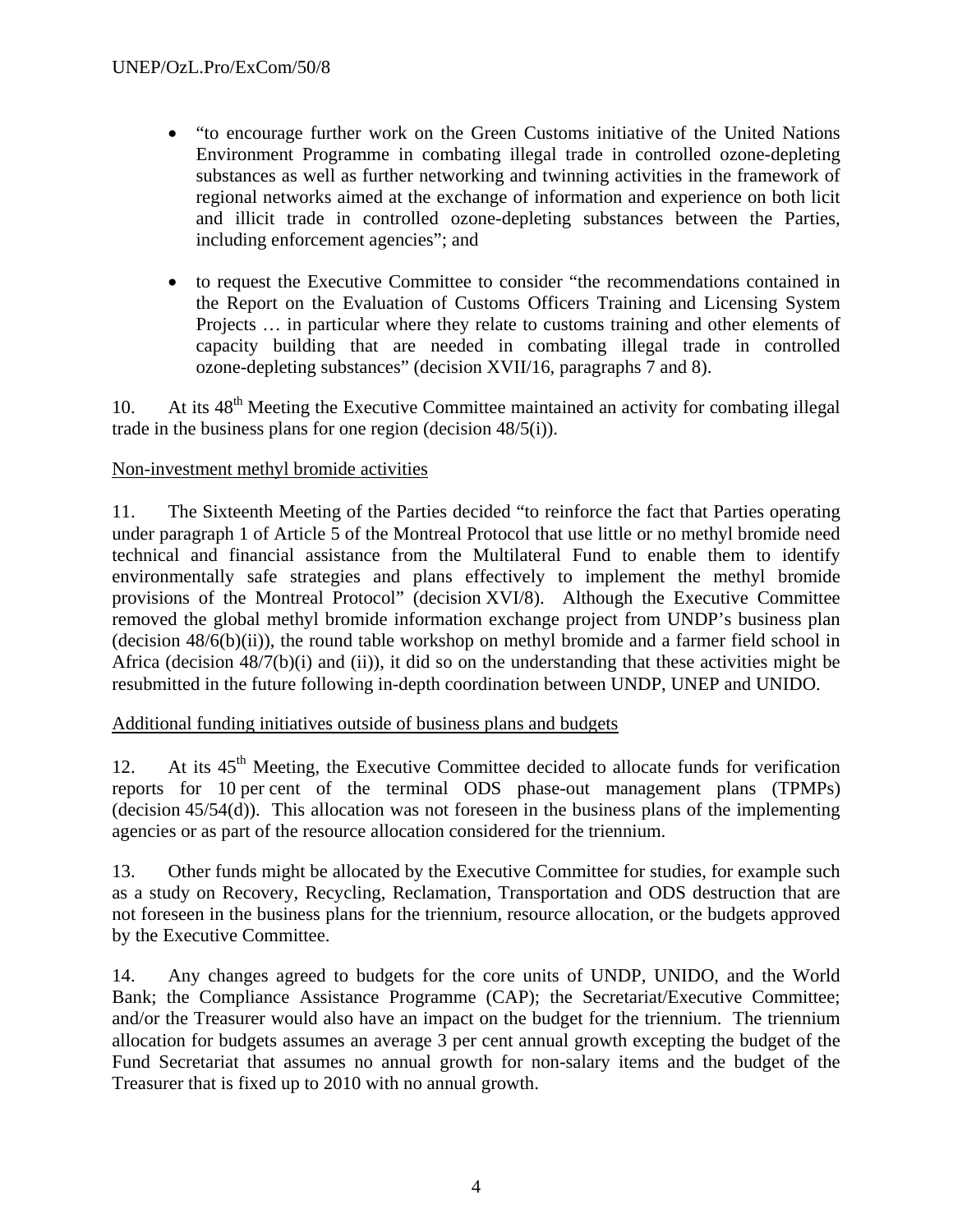# MDI activities and funding to Parties that received all eligible funding but risk non-compliance

15. At its Seventeenth Meeting, the Parties considered *inter alia* the risk that countries which manufacture metered dose inhalers (MDIs) may find it difficult to phase-out CFCs used for their manufacture without incurring economic losses to their countries, and the serious risk that for some Parties operating under paragraph 1 of Article 5 consumption levels in 2007 of chlorofluorocarbons for MDI uses may exceed the allowable amounts and decided:

- 1) "To consider at the Eighteenth Meeting of the Parties a possible decision which would address the difficulties that some Parties operating under paragraph 1 of Article 5 may face in relation to metered-dose inhalers;
- 2) To request the Executive Committee to examine situations such as these and consider options that might assist this potential situation of non-compliance;
- 3) To request the Executive Committee to consider appropriate regional workshops to create awareness and educate stakeholders, including doctors and patients, on alternative metered-dose inhalers and on the elimination of chlorofluorocarbons in metered-dose inhaler uses and technical assistance to Article 5 Parties to phase-out this use; and
- 4) To request the Open-ended Working Group at its twenty-sixth meeting to consider the issue" (decision XVII/14).

16. At its 48<sup>th</sup> Meeting, the Executive Committee decided to remove MDI regional awareness programmes (decision  $48/7(b)(iv)$ ) and an MDI project preparation activity (decision  $48/6(b)(i)$ ) from the business plans of UNDP and UNEP.

17. At the twenty-sixth meeting of the Open-ended Working Group Meeting, the Parties agreed to forward a draft decision entitled "Facilitating the transition of non-chlorofluorocarbon (CFC) MDIs in Parties operating under paragraph 1 of Article 5". It includes *inter alia* requests to the Executive Committee:

- 1) "To accord increased priority to funding projects [in metered-dose inhaler producing] Parties operating under paragraph 1 of Article 5 that facilitate the transition from chlorofluorocarbon metered-dose inhalers [within the context of the existing Multilateral Fund guidelines and project agreements];
- 2) To request the Executive Committee of the Multilateral Fund to consider reviewing its decision 17/7 with regard to existing cut-off dates for consideration of metereddose inhaler conversion projects in the light of the reality of the pace of technological advances in the metered-dose inhaler conversion sector and the potential uncertainty in the supply of pharmaceutical grade CFCs (see document UNEP/OzL.Pro.WG.1/26/7, Draft Decision F, paragraphs 1 and 2).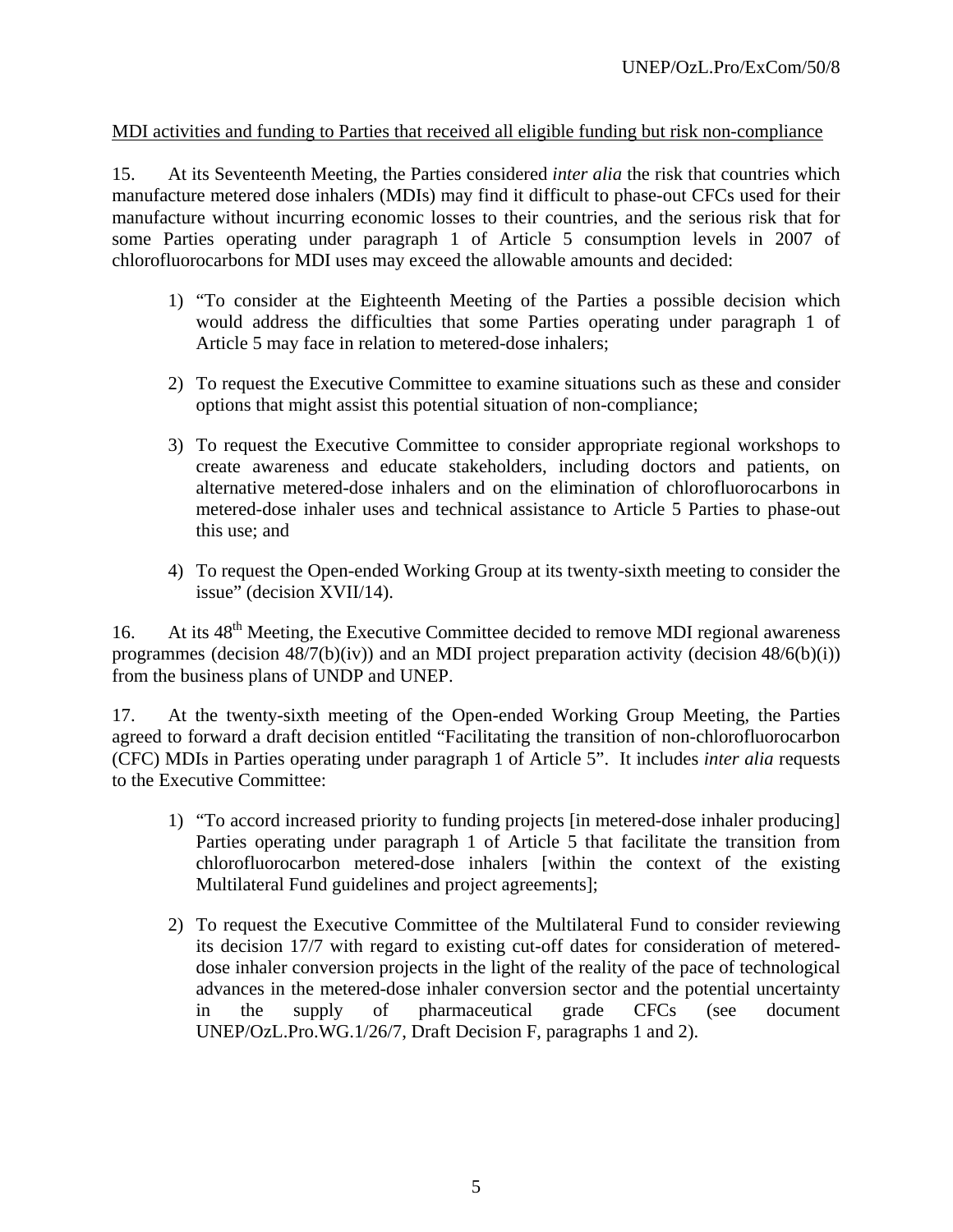18. The square brackets [] included in the draft decision would limit the decision to MDI producing countries within the context of existing guidelines. This would enable funding for those countries with projects that were consistent with the existing guidelines and agreements. Excluding the brackets would provide funding to Parties that have received funding for all eligible activities but risk non-compliance for CFC MDIs.

## ODS destruction removed from business plans

19. In requesting the TEAP to prepare terms of reference for *inter alia* environmentally sound recovery, transport and final disposal of ODS containing equipment and of the associated CFCs, the Parties indicated "that the said terms of reference shall be submitted to the Parties at the twenty-sixth meeting of the Open-ended Working Group, and that provision will be made for resources for this purpose in the 2006-2008 replenishment of the Multilateral Fund" (decision XVII/17, paragraph 5).

20. In considering ODS destruction activities included in the implementing agencies' initial business plans, the Executive Committee maintained only one of them in the plans, moving it to 2008 (decision  $48/5(h)$ ) and removing all the others (decisions  $48/5(g)$ ,  $48/6(b)(iii)$ ,  $48/8(a)(iv)$ ).

21. During consideration of the terms of reference submitted to the Parties at the twenty-sixth meeting of the OEWG pursuant to decision XVII/17, the Parties forwarded a draft decision containing several square brackets [] concerning whether TEAP or the Multilateral Fund should conduct a study based on the terms of reference (UNEP/OzL.Pro.WG.1/26/7, Draft Decision D, paragraph 1).

22. At its  $49<sup>th</sup>$  Meeting, the Executive Committee decided:

"(b) To inform the Parties, through a letter from the Chair of the Executive Committee to the Ozone Secretariat, that:

- (i) The Executive Committee was discussing the above-mentioned terms of reference and was of the view that there were substantial commonalities between those terms of reference and those being considered by the Parties in relation to decision XVII/17 of the Seventeenth Meeting of the Parties;
- (ii) The issues raised by both sets of the above-mentioned terms of reference could be considered by the Executive Committee of the Multilateral Fund, given that it had already held substantial discussions and initiated some work with respect to studying the issue of collection, recovery, recycling, reclamation, transportation and destruction of unwanted ozone-depleting substances;
- (iii) A request could be addressed to the Executive Committee to develop consolidated terms of reference and if agreed by the Executive Committee to initiate a study based on the consolidated terms of reference, and to report to the Nineteenth Meeting of the Parties on the progress made in that respect; and

(c) To consider the issue at the  $50<sup>th</sup>$  Meeting of the Executive Committee, in light of any guidance provided by the Eighteenth Meeting of the Parties" (decision 49/36).